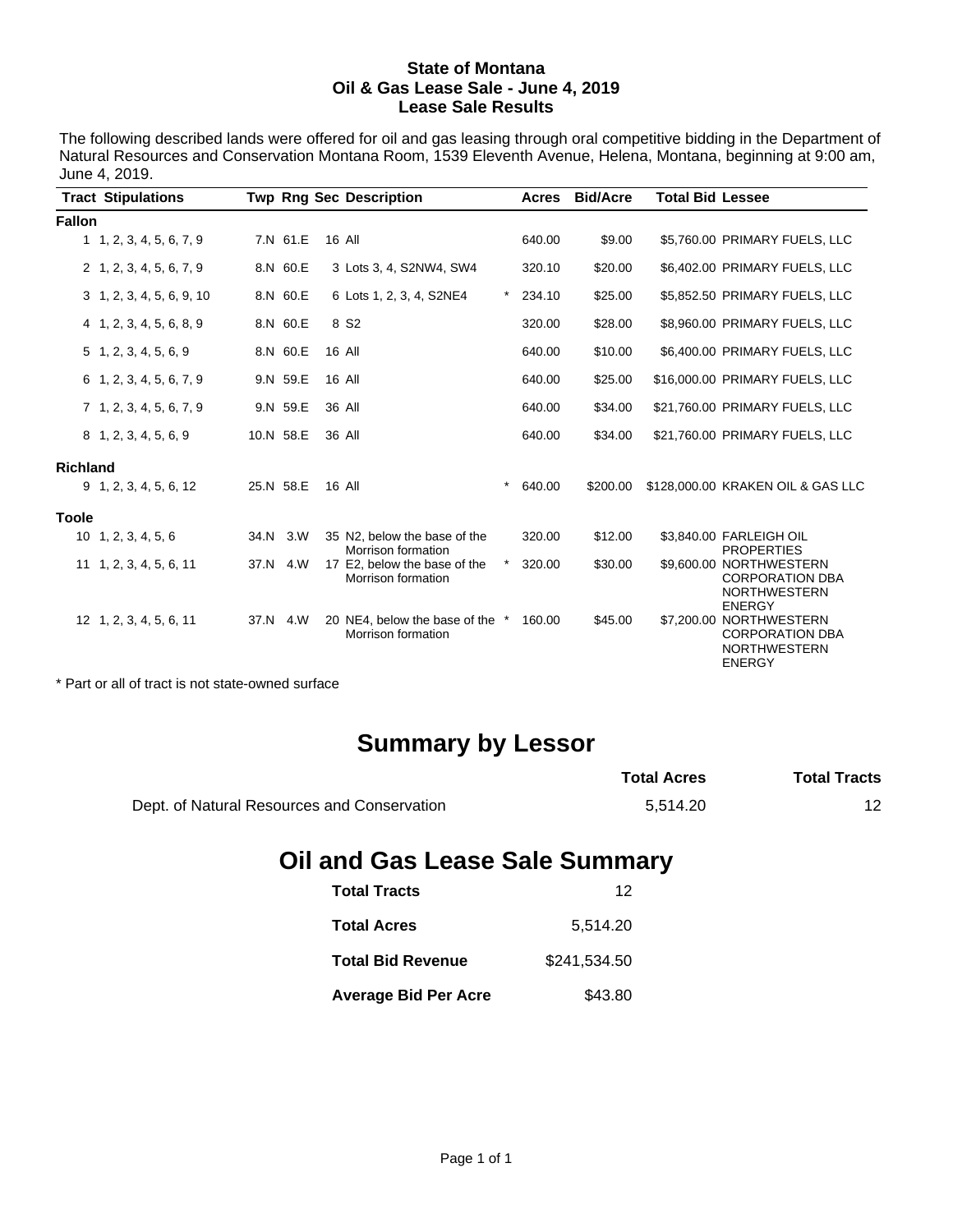### **State of Montana Oil & Gas Lease Sale - June 4, 2019 Stipulations**

- 1 Lessee shall notify and obtain approval from the Department's Trust Land Management Division (TLMD) prior to constructing well pads, roads, power lines, and related facilities that may require surface disturbance on the tract. Lessee shall comply with any mitigation measures stipulated in TLMD's approval.
- 2 Prior to the drilling of any well on or into the lease premises, lessee shall send one copy of the well prognosis, including Form 22 "Application for Permit" to the Department's Trust Land Management Division (TLMD). After a well is drilled and completed, lessee shall send one copy of all logs run, Form 4A "Completion Report", and geologic report to TLMD. A copy of Form 2 "Sundry Notice and Report of Wells" or other appropriate Board of Oil and Gas Conservation form shall be sent to TLMD whenever any subsequent change in well status or operator is intended or has occurred. Lessee shall also notify and obtain approval from the TLMD prior to plugging a well on the lease premises.

Issuance of this lease in no way commits the Land Board to approval of coal bed methane production on this lease. Any coal bed methane extraction wells would require subsequent review and approval by the board.

- 3 The TLMD will complete an initial review for cultural resources and, where applicable, paleontological resources of the area intended for disturbance and may require a resources inventory. Based on the results of the inventory, the TLMD may restrict surface activity for the purpose of protecting significant resources located on the lease premises.
- 4 The lessee shall be responsible for controlling any noxious weeds introduced by lessee's activity on State-owned land and shall prevent or eradicate the spread of those noxious weeds onto land adjoining the lease premises. The lessee's methods of control shall be reviewed and approved by the Department's Unit Office that has jurisdiction for that locale.
- 5 The definitions of "oil" and "gas" provided in 82-1-111, MCA, do not apply to this lease for royalty calculation purposes.
- 6 If the State does not own the surface, the lessee must contact the owner of the surface in writing at least 30 days prior to any surface activity. A copy of the correspondence shall be sent to TLMD.
- 7 Due to unstable soil conditions on this tract and/or topography that is rough and/or steep, surface use may be restricted or denied. Seismic activity may be restricted to poltershots.
- 8 The lessee is responsible to pay for all damages, including penalties and charges assessed by the USDA-CFSA on CRP lands, as a result of drilling and production on the tract.
- 9 This lease is located within designated sage grouse general habitat. Proposed activities are subject to, and shall comply with, all provisions, stipulations and mitigation requirements of the Montana Sage Grouse Habitat Conservation Strategy, as implemented by Governor's Executive Orders 10-2014, 12-2015, and amendments thereto. Contact the TLMD prior to preparing a project proposal.
- 10 Due to the floodplain/wetlands area(s), surface use may be restricted or denied.
- 11 A gas storage unit exists on this tract. TLMD will solicit comments from the gas storage operator (if other than lessee) if drilling through the gas storage reservoir is proposed, and TLMD may include reasonable protective stipulations in approving lessee's operating plan. As part of its regulatory review, the BOGC may also require protective measures to ensure no impact to the gas storage reservoir.
- 12 If whooping cranes are observed on-site, construction and/or maintenance activities shall be suspended until birds leave the area.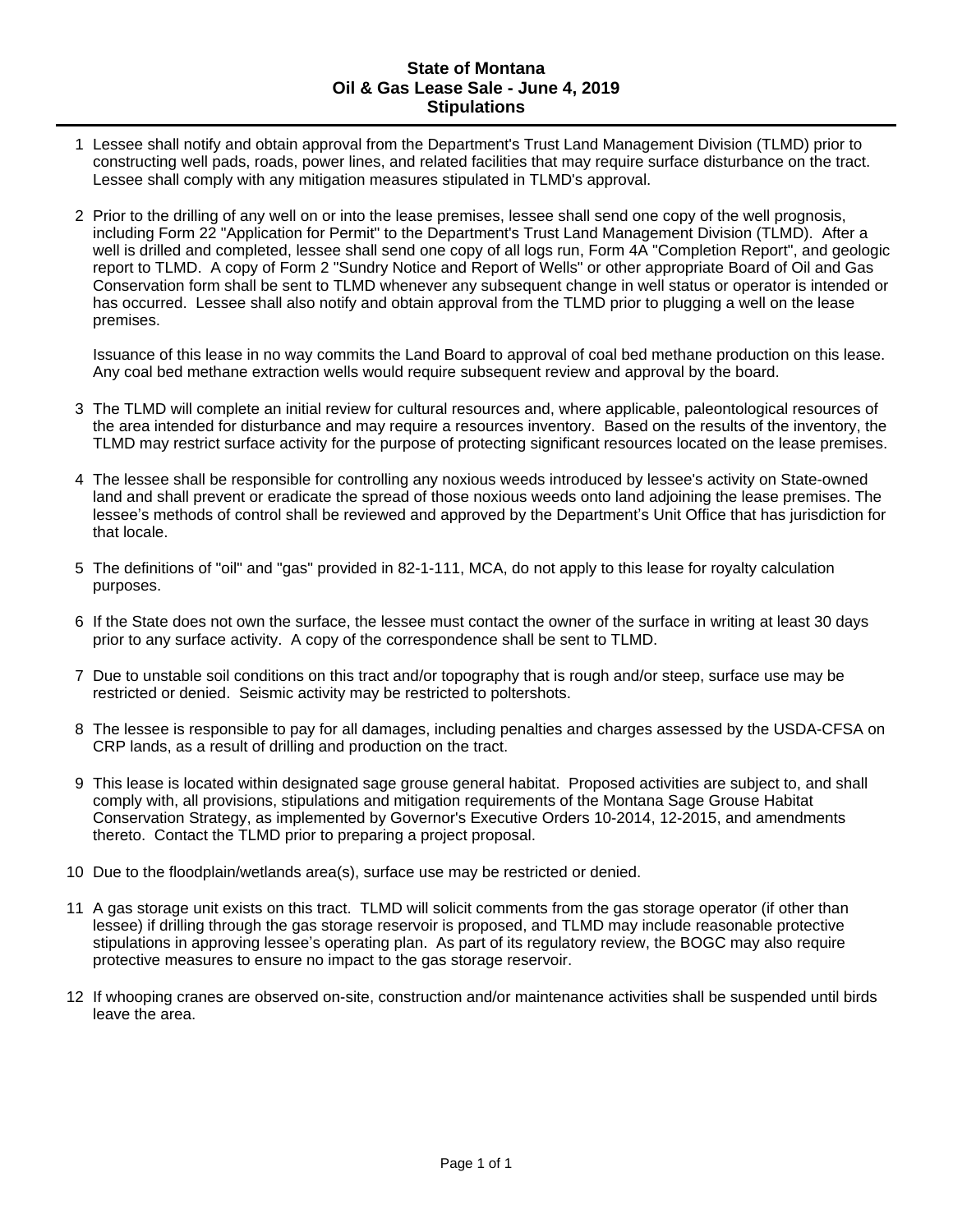## **State of Montana Oil & Gas Lease Sale - June 4, 2019 Applicant List**

|          |                    |          |        | <b>Tract Twp Rng Sec Description</b>             | <b>Acres Applicant</b>                                     |
|----------|--------------------|----------|--------|--------------------------------------------------|------------------------------------------------------------|
| Fallon   |                    |          |        |                                                  |                                                            |
|          |                    | 7.N 61.E |        | 16 All                                           | 640.00 PRIMARY FUELS, LLC                                  |
| 2        |                    | 8.N 60.E |        | 3 Lots 3, 4, S2NW4, SW4                          | 320.10 PRIMARY FUELS, LLC                                  |
| 3        |                    | 8.N 60.E |        | 6 Lots 1, 2, 3, 4, S2NE4                         | 234.10 PRIMARY FUELS, LLC                                  |
| 4        |                    | 8.N 60.E |        | 8 S <sub>2</sub>                                 | 320.00 PRIMARY FUELS, LLC                                  |
| 5        |                    | 8.N 60.E | 16 All |                                                  | 640.00 PRIMARY FUELS, LLC                                  |
| 6        |                    | 9.N 59.E | 16 All |                                                  | 640.00 PRIMARY FUELS, LLC                                  |
|          |                    | 9.N 59.E | 36 All |                                                  | 640.00 PRIMARY FUELS, LLC                                  |
|          | 8 10.N 58.E        |          | 36 All |                                                  | 640.00 PRIMARY FUELS, LLC                                  |
| Richland |                    |          |        |                                                  |                                                            |
|          | 9 25.N 58.E 16 All |          |        |                                                  | 640.00 EMPIRE OIL COMPANY                                  |
| Toole    |                    |          |        |                                                  |                                                            |
|          | 10 34.N            | 3.W      |        | 35 N2, below the base of the Morrison formation  | 320.00 FARLEIGH OIL PROPERTIES                             |
|          | 11 37.N            | 4.W      |        | 17 E2, below the base of the Morrison formation  | 320.00 NORTHWESTERN CORPORATION DBA<br>NORTHWESTERN ENERGY |
|          | 12 37.N            | 4.W      |        | 20 NE4, below the base of the Morrison formation | 160.00 NORTHWESTERN CORPORATION DBA<br>NORTHWESTERN ENERGY |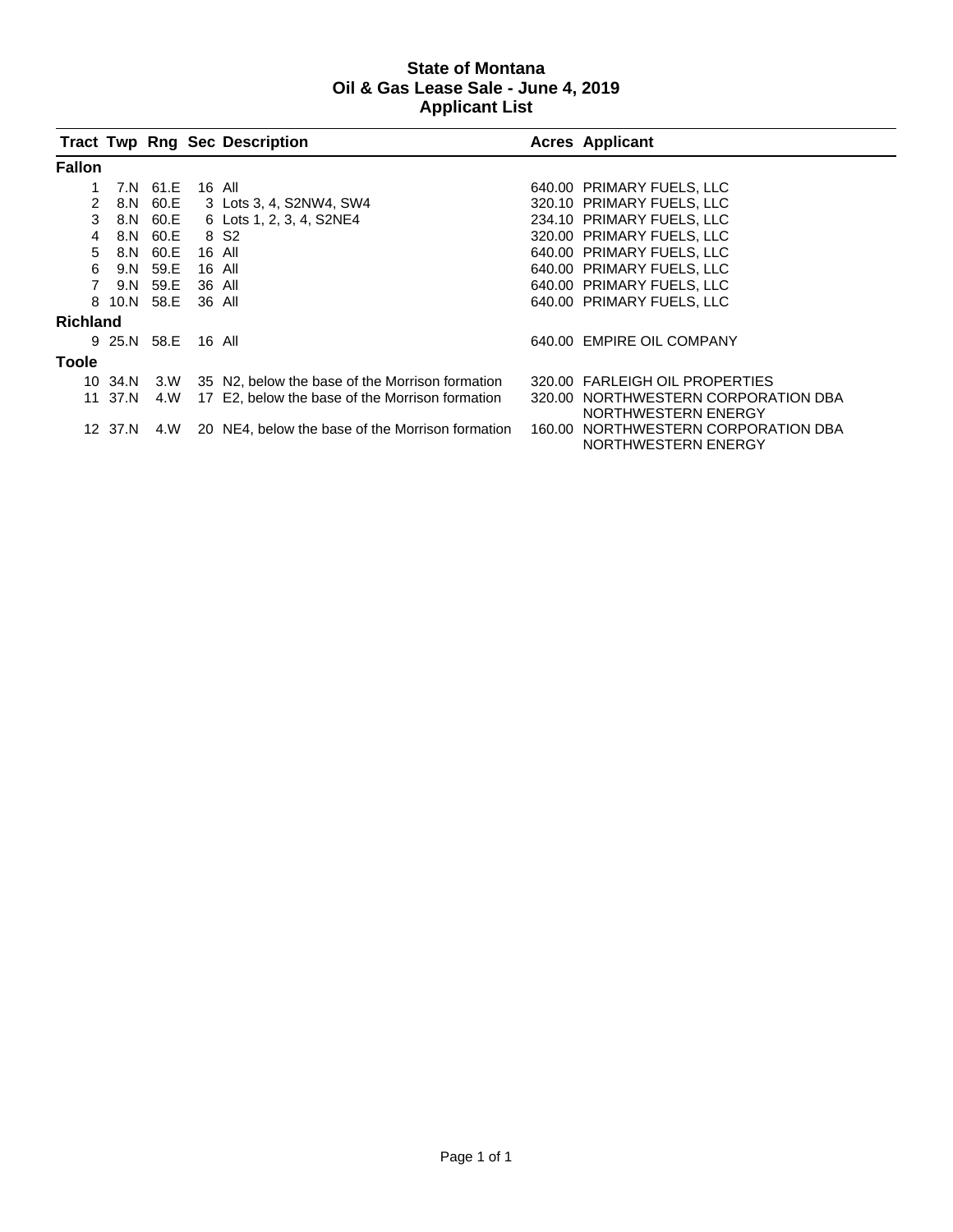#### **DEPARTMENT OF NATURAL RESOURCES AND CONSERVATION**

#### **P.O. Box 201601**

#### **Helena, Montana 59620-1601**

#### **The following is a list of oil and gas leases, which expired or terminated in March 2019.**

| <b>COUNTY</b>       | <b>TWP</b> | RNG SEC |                | <b>DESCRIPTION</b>                | <b>ACRES</b> |
|---------------------|------------|---------|----------------|-----------------------------------|--------------|
|                     |            |         |                |                                   |              |
| <b>Daniels</b>      |            |         |                |                                   |              |
|                     | 35 N       | 48 E    | 36             | All                               | 640.00       |
|                     |            |         |                |                                   |              |
| <b>Fallon</b>       |            |         |                |                                   |              |
|                     | 5 N        | 60 E    | 36             | W <sub>2</sub>                    | 320.00       |
|                     |            |         |                |                                   |              |
| Glacier             |            |         |                |                                   |              |
|                     | 32 N       | 5 W     | $\overline{2}$ | SW4                               | 160.00       |
|                     |            |         |                |                                   |              |
| <b>Phillips</b>     | 32 N       | 30 E    |                | Lot 6, SE4NW4, E2SW4, NW4SE4      | 199.26       |
|                     | 32 N       | 30 E    | 6<br>8         | S2N2, S2                          | 480.00       |
|                     | 32 N       | 30 E    | 16             | $\mathsf{All}$                    | 640.00       |
|                     | 32 N       | 30 E    | 17             | All                               | 640.00       |
|                     | 32 N       | 30 E    | 18             | Lots 1, 2, 3, 4, E2W2, E2         | 633.08       |
|                     | 32 N       | 30 E    | 19             | Lots 1, 2, N2NE4, NE4NW4          | 196.46       |
|                     | 32 N       | 30 E    | 36             | Lots 1, 2, N2, SW4, N2SE4, SW4SE4 | 637.25       |
|                     | 32 N       | 31 E    | 16             | NW4NE4, NW4, N2SW4                | 280.00       |
|                     | 32 N       | 31 E    | 33             | E <sub>2</sub>                    | 320.00       |
|                     | 33 N       | 30 E    | 16             | All                               | 640.00       |
|                     | 33 N       | 30 E    | 36             | Lots 1 thru 11, N2NE4, NW4, N2SW4 | 597.21       |
|                     | 34 N       | 30 E    | 16             | $\mathsf{All}$                    | 640.00       |
|                     | 34 N       | 30 E    | 36             | $\mathsf{All}$                    | 640.00       |
|                     | 35 N       | 29 E    | 36             | All                               | 640.00       |
|                     | 35 N       | 30 E    | 16             | $\mathsf{All}$                    | 640.00       |
|                     | 35 N       | 30 E    | 36             | All                               | 640.00       |
|                     | 36 N       | 29 E    | 16             | $\mathsf{All}$                    | 640.00       |
|                     | 36 N       | 29 E    | 36             | $\mathsf{All}$                    | 640.00       |
|                     | 36 N       | 30 E    | 36             | All                               | 640.00       |
|                     | 37 N       | 29 E    | 16             | All                               | 640.00       |
|                     |            |         |                |                                   |              |
| <b>Powder River</b> |            |         |                |                                   |              |
|                     | 8 S        | 51 E    | 16             | All                               | 640.00       |
|                     | 9 S        | 51 E    | 16             | All                               | 640.00       |
|                     |            |         |                |                                   |              |
| <b>Richland</b>     |            |         |                |                                   |              |
|                     | 22 N       | 53 E    | 36             | All                               | 640.00       |
|                     |            |         |                |                                   |              |
| Sheridan            | 36 N       | 54 E    | 16             | $\mathsf{All}$                    | 640.00       |
|                     |            |         |                |                                   |              |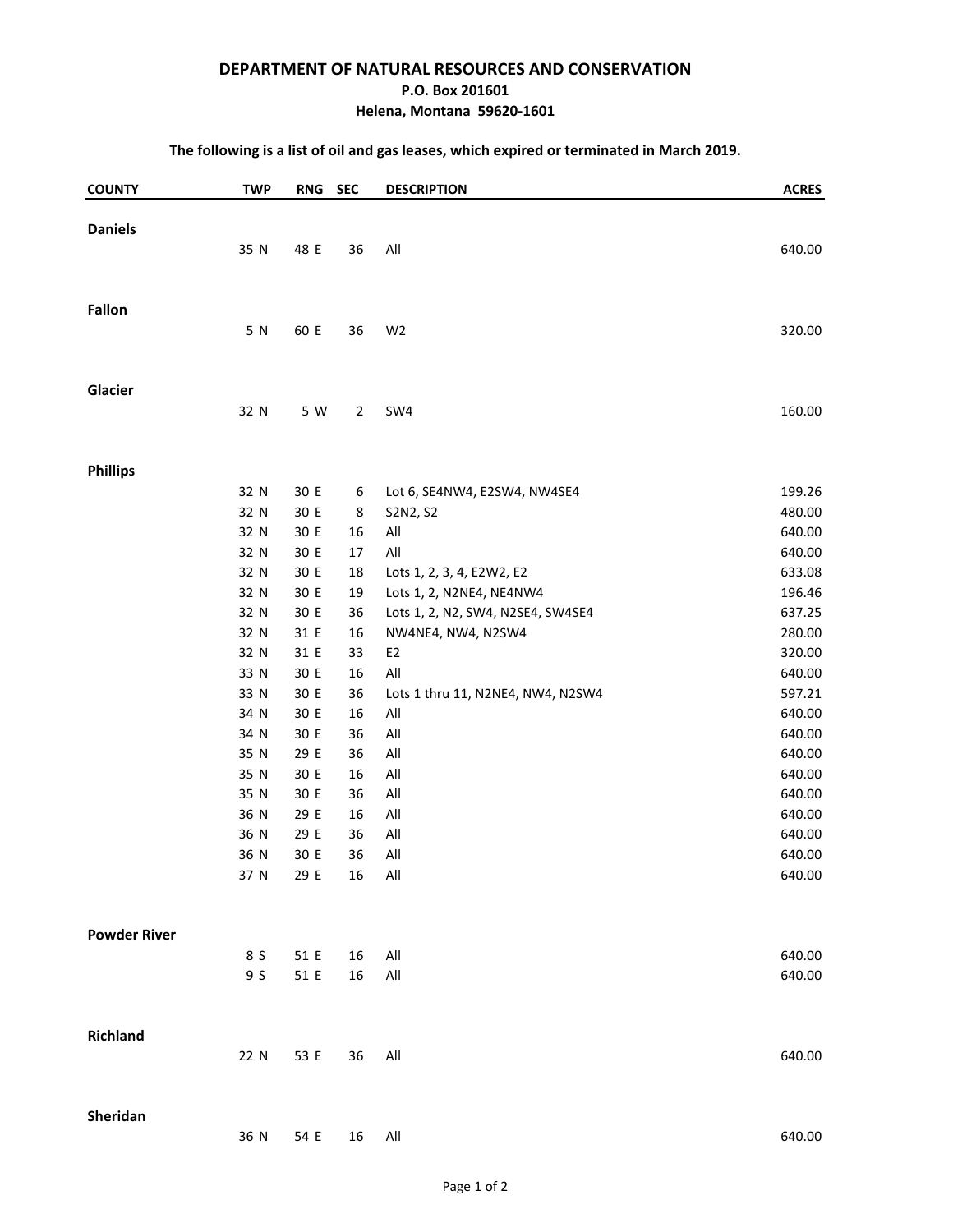| <b>COUNTY</b> | <b>TWP</b> | <b>RNG</b> | <b>SEC</b> | <b>DESCRIPTION</b>                           | <b>ACRES</b> |
|---------------|------------|------------|------------|----------------------------------------------|--------------|
|               |            |            |            |                                              |              |
| <b>Teton</b>  |            |            |            |                                              |              |
|               | 23 N       | 8 W        | 16         | All                                          | 640.00       |
|               | 23 N       | 8 W        | 17         | N2NE4, SE4NE4                                | 120.00       |
| <b>Toole</b>  |            |            |            |                                              |              |
|               | 33 N       | 2 W        | 16         | All, below the base of the Duperow formation | 640.00       |
|               | 35 N       | 1 W        | 36         | All, below the base of the Duperow formation | 640.00       |